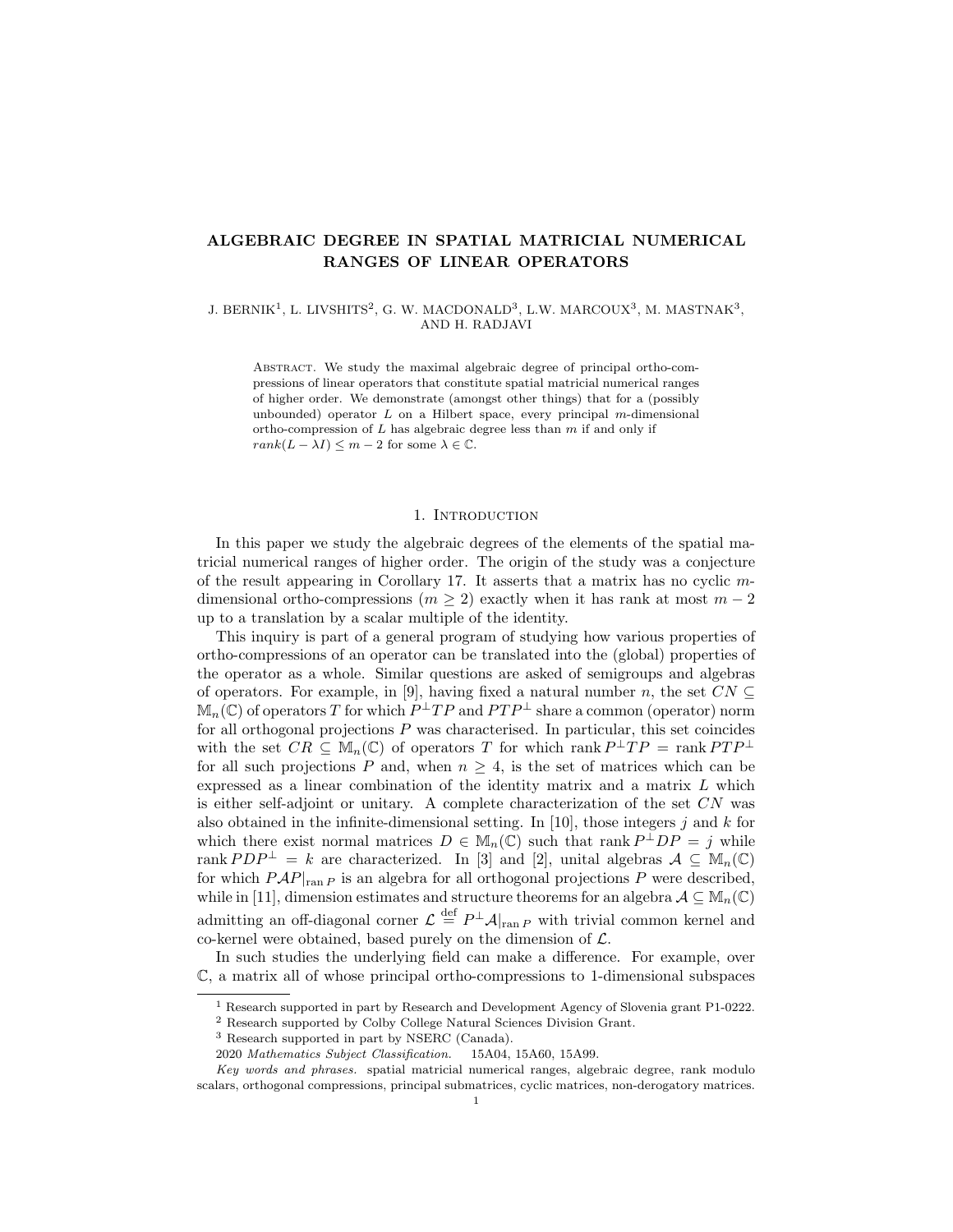are zero – that is, whose numerical range is the singleton  $\{0\}$  – is the zero matrix, while over  $\mathbb{R}$ , the matrix  $\begin{bmatrix} 0 & 1 \\ -1 & 0 \end{bmatrix}$  enjoys this property.

In this paper we focus on (linear) operators on finite-dimensional inner product spaces V over C. For an operator T on such a V, the notation  $[[T]]_{\mathfrak{G}}$  refers to the matrix representation of T with respect to a given (ordered) basis  $\mathfrak{G}$  of  $\mathcal{V}$ .

The algebraic degree of a non-zero operator  $L$  is the degree of its (monic) minimal polynomial. This degree equals the sum of the sizes of the largest Jordan blocks corresponding to each of the distinct eigenvalues of L.

Ortho-projections are the self-adjoint idempotents, and scalar operators are those that are scalar multiples of the identity.

We use the symbol  $\oplus$  to indicate direct sums for both spaces and operators. We emphasize that the direct sum of spaces need not be orthogonal.

Unless specified otherwise, the norm  $\| \cdot \|$  on V and the resulting metric are presumed to be those generated by the inner product. The associated operator norm  $\| \t\|_{op}$  for the operators is given by the Lipschitz constant.

All norms on a finite-dimensional linear space are equivalent, and for this reason, norm-convergence and entry-wise convergence are equivalent for sequences of matrices.

An operator L on an *n*-dimensional vector space  $V$  is said to be *cyclic* when it has a cyclic vector; i.e. a vector v such that  $\text{span}(v, L(v), L^2(v), \ldots, L^{n-1}(v)) = \mathcal{V}$ . The property of cyclicity is clearly invariant under translations by scalar operators.

L is cyclic exactly when its minimal polynomial has degree equal to dim  $\mathcal{V}$ ; i.e. when the minimal polynomial of  $L$  coincides with its characteristic polynomial (see, e.g., [6], Section 7.1). This happens exactly when a Jordan form of A has a single Jordan block for each of its eigenvalues, or equivalently, if and only if all eigenvalues of L have geometric multiplicity 1. Such operators are often referred to in the literature as non-derogatory.

The proof of the following result may be found on p. 499 of [5]. Clearly a corresponding result holds for the set of cyclic operators on  $\mathcal V$ .

## 1. **Proposition.** The set of  $n \times n$  cyclic matrices is norm-open in  $\mathbb{M}_n(\mathbb{C})$ .

Given an operator L on V, and  $1 \leq m \leq \dim V$ , the m-th spatial matricial numerical range  $\mathcal{W}_m(L)$  of L, defined in [1] where it is attributed to an unpublished work of S. K. Parrott, is the set of  $m \times m$  matrices of the form  $V^*LV$ , where  $V:\mathbb{C}^m\longrightarrow V$  is a linear isometry.<sup>1</sup> In particular, unitarily equivalent operators have identical spatial matricial numerical ranges. Since we will only consider spatial matricial numerical ranges in this article, we will usually drop off "spatial" from our terminology henceforth.

 $\mathcal{W}_m(L)$  coincides with the set of the  $m \times m$  matrices  $\llbracket PL_{\vert_{\text{ran}P}} \rrbracket_{\mathfrak{Y}}$ , where P is an ortho-projection of rank m on V, and  $\mathfrak V$  is an orthonormal basis of the range of P. The linear operator  $PL_{\vert_{\text{ran }P}}$  is the ortho-compression of L to the range of P.

Of course  $W_1(L)$  is nothing more than the numerical range of L. We do not define  $\mathcal{W}_m(L)$  when m exceeds the dimension of the underlying space.

A systematic study of the spatial matricial numerical ranges of operators on finite-dimen-sional inner product spaces was presented in [8], and [4] gives a nice survey of this and other generalizations of the classical numerical range.

<sup>&</sup>lt;sup>1</sup>Since we only deal with linear isometries in this paper, we shall omit the reference to their linearity henceforth.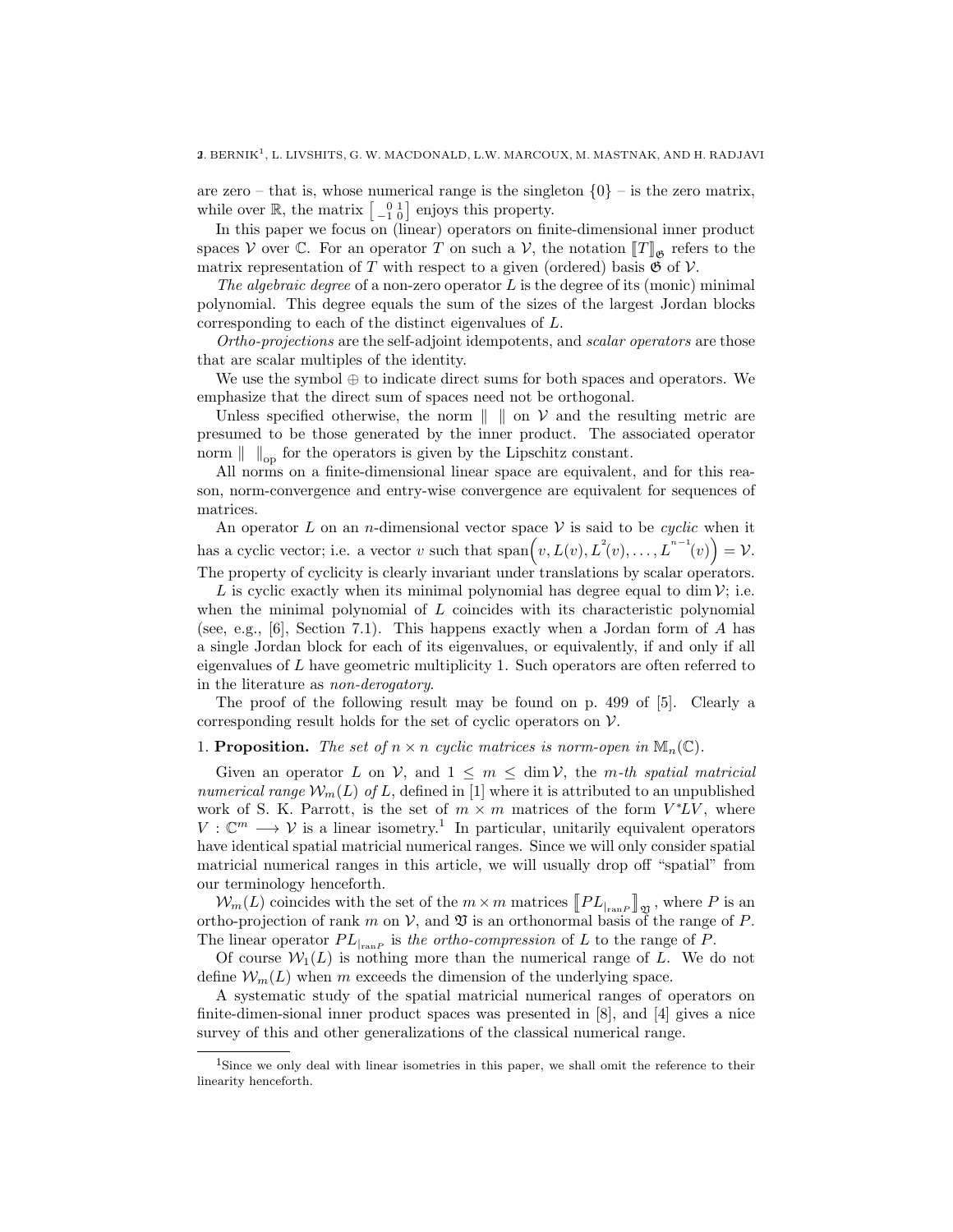It is not difficult to check that for any  $M \in \mathcal{W}_m(L)$ :

(1) 
$$
\mathcal{W}_k(M) \subseteq \mathcal{W}_k(L) , \text{ for all } 1 \leq k \leq m .
$$

It is also obvious that the rank of an element of a matricial numerical range of L does not exceed the rank of L.

By the Spectral Theorem,  $W_r(A)$  contains an invertible element whenever A is a non-zero positive semi-definite matrix of rank r. In fact, one of the  $r \times r$  principal submatrices of such an  $A$  is invertible  $([7])$ . It is shown in [7] that every non-zero matrix A of rank r is unitarily equivalent to a matrix that has an invertible  $r \times r$ principal submatrix.

In our Theorem 16 we present a direct analogue of this statement for rank modulo the scalars, but at this point we would like to observe that the quoted result of [7] can be strengthened (Proposition 2) with an elementary proof, which is relegated to the last section of the paper. (To enable a better flow of our presentation, we have relegated most of the proofs to the end.)

2. Proposition. For every  $A \in M_n(\mathbb{C})$  of positive rank r there exists a matrix  $W \in \mathbb{M}_n(\mathbb{Z})$  with non-zero orthogonal columns, such that  $W^T A W$  has an invertible principal  $r \times r$  submatrix.

We remark that in the above result, W can be replaced with a unitary  $U \in$  $\mathbb{M}_n(\mathbb{F})$ , where  $\mathbb F$  is the smallest subfield of  $\mathbb R$  extending Q that contains a square root of each of its elements.

# 2. Preliminary Results

3. Lemma. Suppose that L is an operator on V, and a non-trivial proper subspace  $\mathcal Z$  of  $\mathcal V$  is invariant under L. If  $\mathcal X$  and  $\mathcal Y$  are two subspaces of  $\mathcal V$  complementary to Z, and L is expressed as

$$
\begin{bmatrix} A_o & B \\ O & A_1 \end{bmatrix} \quad \text{and} \quad \begin{bmatrix} A_o & C \\ O & A_2 \end{bmatrix}
$$

with respect to the decompositions  $V = \mathcal{Z} \oplus \mathcal{X}$  and  $V = \mathcal{Z} \oplus \mathcal{Y}$  respectively, the operators  $A_1$  and  $A_2$  are similar.

4. Proposition. If L is a cyclic operator on a finite-dimensional inner product space, then every matricial numerical range of L contains a cyclic matrix.

5. Corollary. Suppose that L is an operator on V such that, for some  $d < m$ , all matrices in  $\mathcal{W}_m(L)$  are algebraic of degree at most d. Then L is algebraic of degree at most d.

We shall complement this result in Corollary 17, which states that for  $d =$  $m-1$  the hypothesis of Corollary 5 is equivalent to the claim that L is a scalar perturbation of an operator of rank at most  $m - 2$ .

6. **Observation.** The converse of Corollary 5 fails dramatically: for any  $n \times n$ matrix A, the block-matrix  $\begin{bmatrix} A & A \\ -A & -A \end{bmatrix}$  is nilpotent of degree 2.

# 3. Main Results

Our study of the algebraic degrees of the elements of matricial numerical ranges requires a strengthening of Proposition 4 in the form of Theorem 12. The proof of this theorem relies on several approximation results, which precede it.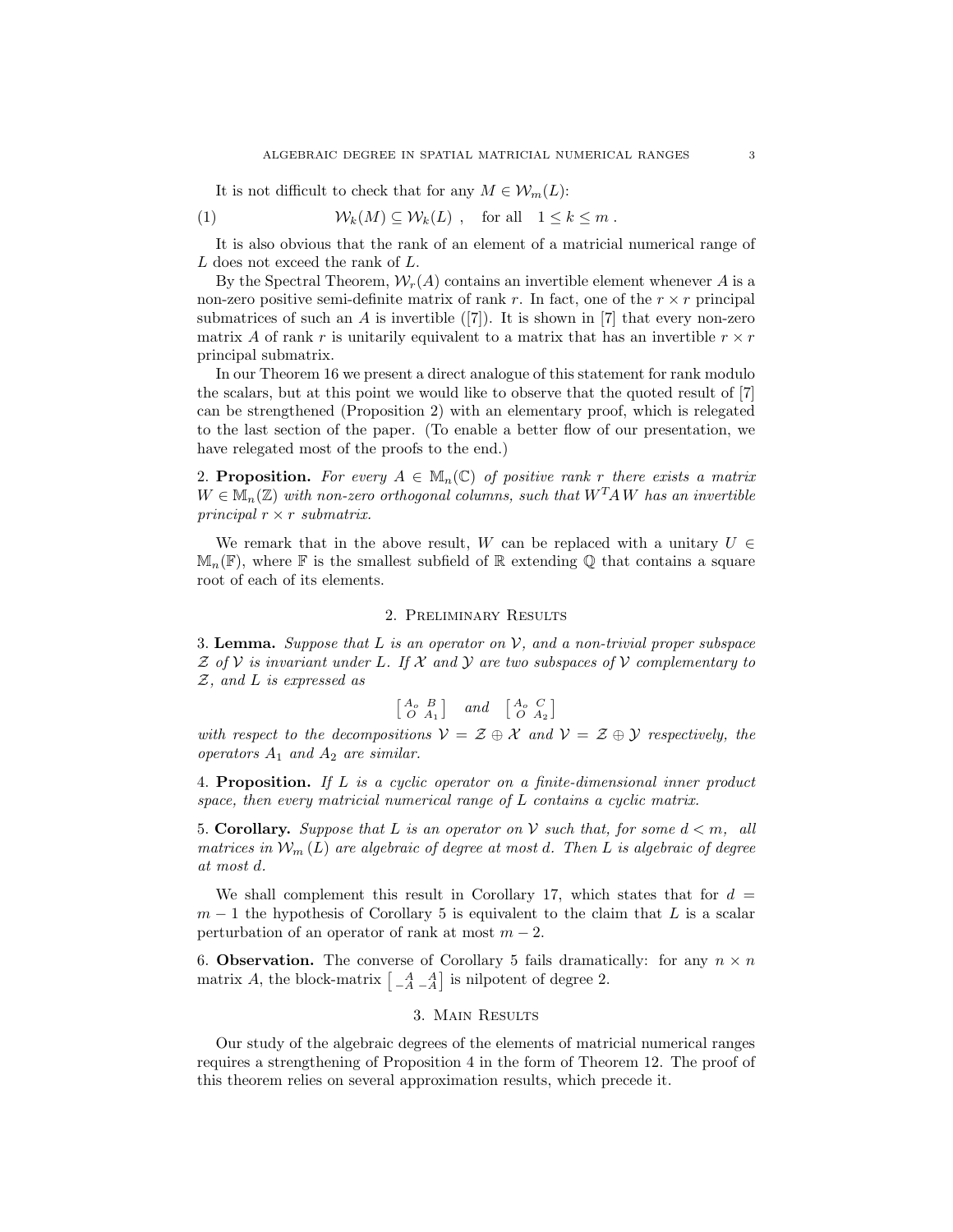7. **Proposition.** For any matrix  $M \in M_{n \times k}(\mathbb{C})$  without zero rows and  $k \geq 2$ , there exist positive scalars  $\gamma_2, \ldots, \gamma_k$  such that for all large enough natural numbers m,

 $\overline{M}$  $\left(\begin{array}{c}m\\ \infty\end{array}\right)$  $\gamma_2$ · ·  $\gamma_k$  $\setminus$ has no zero entries.

8. Corollary. For any matrix  $M \in M_{n \times k}(\mathbb{C})$  without zero rows there is a sequence  $[u_i]_{i\in\mathbb{N}}$  of entry-wise positive unit vectors in  $\mathbb{C}^k$  convergent to  $(1,0,\ldots,0)$ , such that each  $M(u_i)$  has no zero entries.

**Proof of Corollary 8.** By Proposition 7 there exist positive scalars  $\gamma_2, \ldots, \gamma_k$ such that  $M$  $\left(\begin{array}{c} m \\ \gamma_2 \\ \vdots \\ \gamma_k \end{array}\right)$  $\setminus$ has no zero entries for all large enough natural numbers m. Let  $g_m$  be the normalization of  $(m, \gamma_2, \ldots, \gamma_k)$ :

$$
g_m = \frac{(m, \gamma_2, \dots, \gamma_k)}{\sqrt{m^2 + \gamma_2^2 + \dots + \gamma_k^2}}
$$

.

Then an appropriate tail of the sequence  $[g_m]_{m \in \mathbb{N}}$  will serve as the desired  $[u_i]_{i \in \mathbb{N}}$ . Ò

9. Corollary. Let M be the  $n \times n$  Gramian matrix for non-zero vectors  $f_1, f_2, \ldots, f_n$  $(n \geq 2)$  in  $\mathcal{V}$ ; (i.e. let  $M_{ij} = \langle f_j, f_i \rangle$ ).

Then there exists a sequence  $[u_k]_{k \in \mathbb{N}}$  of entry-wise positive unit n-tuples convergent to  $(1,0,\ldots,0)$ , such that each  $\overline{M}(u_k)$  has no zero entries, or equivalently

$$
\langle u_k(1)f_1 + \cdots + u_k(n)f_n, f_i \rangle \neq 0, \text{ for all } k, i.
$$

Proof of Corollary 9. The positive definiteness of the inner product implies that all diagonal entries of M are positive, and so the desired conclusion follows from Proposition 7.

10. **Lemma.** Let  $V : \mathbb{C}^m \longrightarrow V$  be an isometry and  $u \in V$  be a unit vector. Then there exists an isometry  $Z: \mathbb{C}^m \longrightarrow V$  such that

$$
u = Z(e_1)
$$
 and  $||V - Z||_{op} = ||V(e_1) - Z(e_1)||$ .

11. **Proposition.** Suppose that  $[h_k]_{k \in \mathbb{N}}$  is a sequence of non-zero vectors in an n-dimensional  $\mathcal V$ , and  $[h_k]_{k\in\mathbb N}$  converges to a non-zero vector h.

If  $V : \mathbb{C}^{n-1} \longrightarrow V$  is an isometry with range  $h^{\perp}$ , then there exist isometries  $V_k: \mathbb{C}^{n-1}\longrightarrow \mathcal{V}$  with range $(V_k)=h_k^{\perp}$ , such that  $[V_k]_{k\in\mathbb{N}}$  converges to V.

Consequently, if  $[L_k]_{k \in \mathbb{N}}$  is a sequence of operators on V which converges to an operator L, then

$$
V_k^* L_k V_k {\rightarrow} V^* L V \ .
$$

At this point we can strengthen Proposition 4.

12. **Theorem.** Suppose that L is a cyclic operator on V, where  $\dim V = n > 2$ . Then  $W_{n-1}(L)$  contains a cyclic matrix whose spectrum is disjoint from the spectrum of L.

Theorem 12 leads to a complete characterization of cyclicity in matricial numerical ranges, which we present in Theorem 16. Our method relies upon showing that for a non-cyclic non-scalar operator L on  $\mathcal V$ , proper matricial numerical ranges of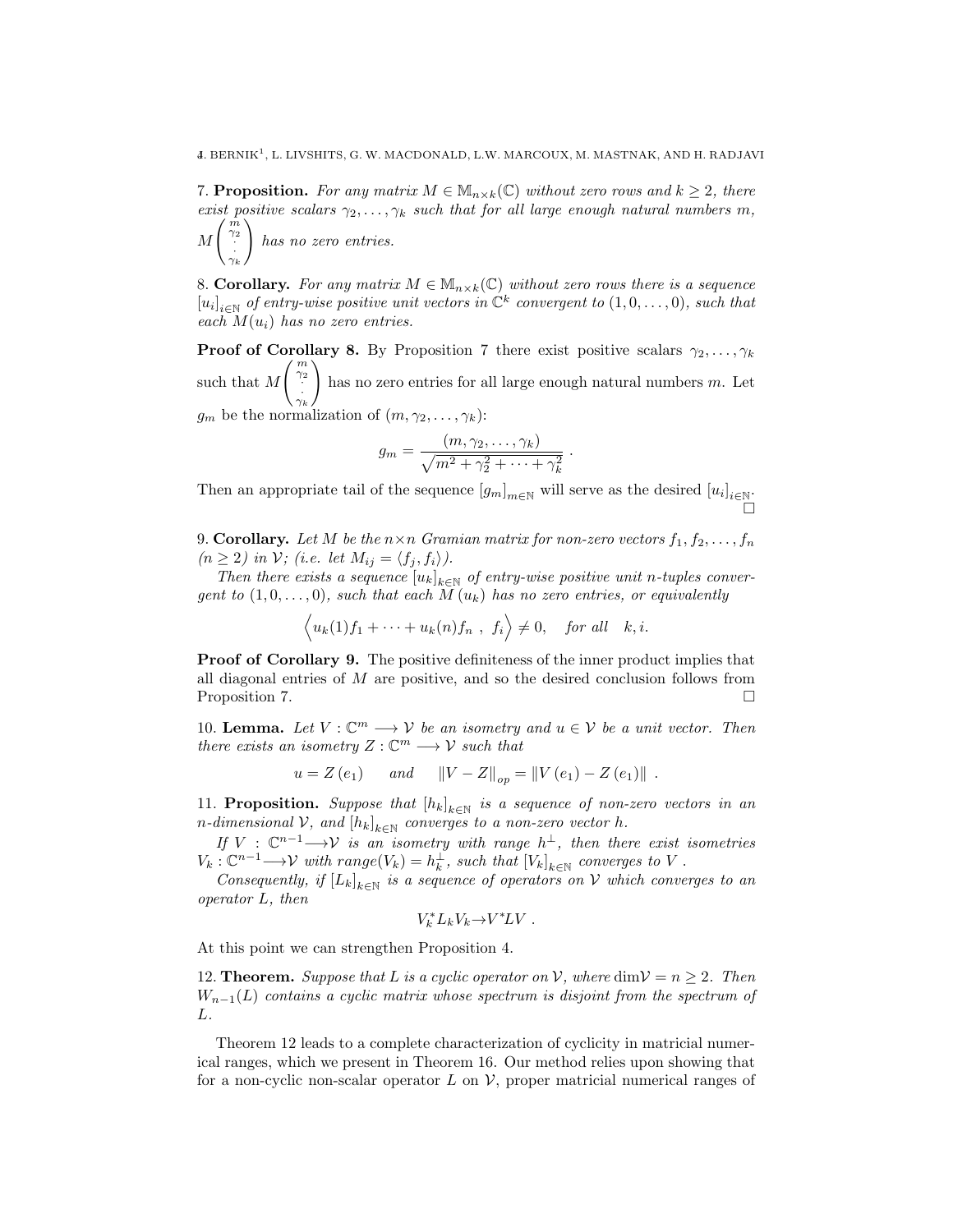L contain operators that are closer to being cyclic than  $L$  (Theorem 15). To this end we need to introduce some terminology.

Given an operator L on V, let  $\text{rank}_{\text{cr}}(L)$  denote the rank of L modulo the scalars, defined by

(2) 
$$
\text{rank}_{\text{cr}}(L) \stackrel{\text{def}}{=} \min_{\gamma \in \mathbb{C}} \left( \text{rank}(L - \gamma I) \right).
$$

Since  $\mathbb C$  is algebraically closed,  $0 \leq \text{rank}_{\text{cr}}(L) \leq \dim \mathcal V - 1$ .

13. **Observation.** The algebraic degree of an operator L of rank r is at most  $r + 1$ , and the equality holds if and only if  $L = C \oplus O$  where C is cyclic and not invertible; (the zero direct summand may be absent).

Since perturbing  $L$  by a scalar operator has no effect on the algebraic degree, it follows that the algebraic degree of L does not exceed  $\text{rank}_{\text{cr}}(L) + 1$ , and the equality holds if and only if  $L = C \oplus \lambda I$ , where C is cyclic,  $\lambda$  is an eigenvalue of C, and the summand  $\lambda I$  may be absent.

The ranks of matrices in a matricial numerical range of L cannot exceed the rank of L, and consequently the same holds true for rank modulo the scalars. In particular, the algebraic degrees of matrices A in a matricial numerical range of L cannot exceed  $\text{rank}_{\text{C}I}(L) + 1$ , with the equality holding if and only if A has the same rank modulo the scalars as L, and  $A = C \oplus \lambda I$ , where C is cyclic,  $\lambda$  is an eigenvalue of  $C$ , and the summand  $\lambda I$  may be absent.

Consequently  $\mathcal{W}_m(L)$  contains no cyclic matrices when  $m > \text{rank}_{\text{C}I}(L) + 1$ . In Theorem 16 we will show that the converse implication holds true as well.

If we define co-rank<sub>c<sub>I</sub></sub> $(L)$  by

co-rank<sub>cr</sub>
$$
(L) \stackrel{\text{def}}{=} \dim \mathcal{V} - \text{rank}_{cr}(L)
$$
,

then co-rank<sub>c<sub>I</sub></sub>(*L*) is the largest of the dimensions of the eigenspaces of *L*, i.e. the largest among the geometric multiplicities of the eigenvalues of L. In other words, co-rank<sub>c<sub>I</sub></sub> $(L)$  is the largest number of the Jordan blocks corresponding to a single eigenvalue of L in its Jordan form. Obviously  $1 \leq \text{co-rank}_{\text{cr}}(L) \leq \dim \mathcal{V}$ .

The number co-rank<sub>CI</sub>(L) can be thought of as a *cyclicity defect* of L; that is to say, an index of non-cyclicity of  $L$ . The cyclic operators  $L$  are exactly those with co-rank<sub>cI</sub>(L) = 1, while the equation co-rank<sub>c<sub>I</sub></sub>(L) = dim $\mathcal V$  identifies the scalar operators.

14. **Definition.** Let  $A \in M_n(\mathbb{C})$  be a matrix with m distinct eigenvalues  $\lambda_1, \lambda_2, \ldots, \lambda_m$ listed in a decreasing order of geometric multiplicity. We associate to A a Jordan profile matrix JP(A)<sup>2</sup> having non-negative integer entries representing the sizes of the Jordan blocks in a Jordan Canonical Form of A as follows:

- (1) JP(A) has m rows and co-rank<sub>c<sub>I</sub></sub>(A) columns;
- (2) the *i*-th row of  $JP(A)$  is an *increasing* list of the sizes of the Jordan blocks of A corresponding to the eigenvalue  $\lambda_i$ , if necessary padded with zeros on the left to bring it to the proper length.

We can associate a matrix  $JP(L)$  to an operator L on V in an obvious fashion. The following theorem shows that matricial numerical ranges of a non-cyclic nonscalar operator  $L$  contain matrices that have a smaller cyclicity defect than  $L$ .

 ${}^{2}JP(A)$  is sensitive to the ordering of the eigenvalues, when several have the same geometric multiplicity.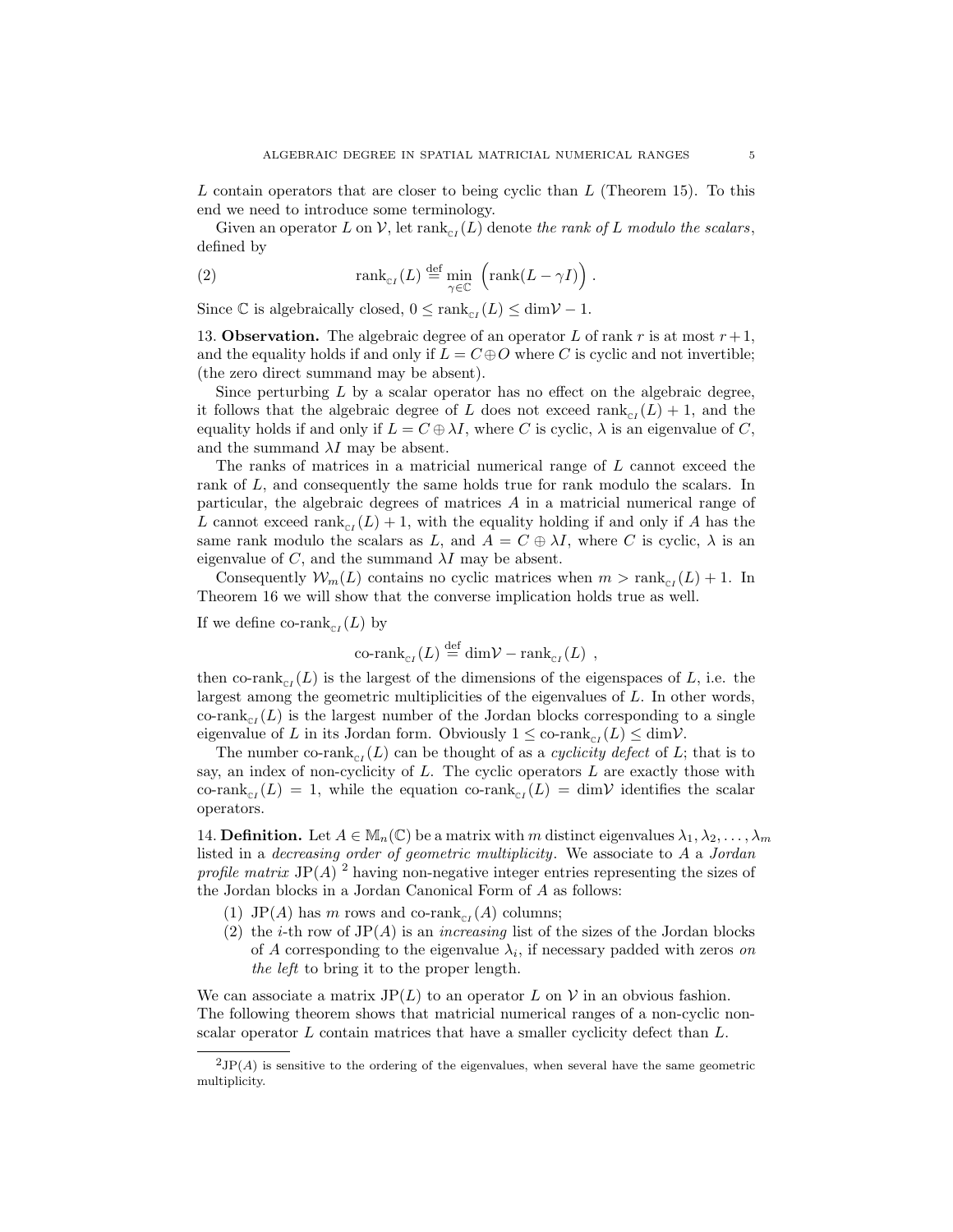15. **Theorem.** If  $n \geq 3$ , and L is a non-scalar non-cyclic operator on an ndimensional complex inner product space, then  $W_{n-1}(L)$  contains a matrix K satisfying the following conditions:

- (1)  $\text{rank}_{\text{cr}}(K) = \text{rank}_{\text{cr}}(L); \quad \left(i.e. \text{ co-rank}_{\text{cr}}(K) = \text{ co-rank}_{\text{cr}}(L) 1\right);$
- (2) a Jordan profile matrix  $JP(K)$  can be constructed from a given  $JP(L)$  by first deleting the last column of that  $\text{JP}(L)$ , then deleting any resulting zero rows, and finally appropriately appending (at the bottom) some number of rows that have a single positive entry in the last column;

It follows that

- (a)  $K$  is not a scalar matrix;
- (b) the sum of the appended positive entries is one less than the algebraic degree of L; and
- (c) the algebraic degree of K, which is the last column sum of  $JP(K)$ , is one less than the sum of the last two column sums of  $JP(L)$ .

Our next theorem gives a complete characterization of the existence of cyclic elements in matricial numerical ranges of a non-zero operator  $L$  on  $\mathcal{V}$ , as well as of the existence of elements having the same rank modulo the scalars as L.

For convenience, we shall write  $maxdeg_m(L)$  for the maximum of the algebraic degrees of the elements of  $\mathcal{W}_m(L)$ . Clearly  $\max \text{deg}_m(L) \leq \min(m, \text{ rank}_{\text{cr}}(L) + 1)$ .

16. Theorem. If L is a non-zero operator on V and  $JP(L)$  is a Jordan profile matrix for L, then

- (1)  $W_m(L)$  contains a cyclic matrix if and only if  $1 \le m \le \text{rank}_{\text{cr}}(L) + 1$ ; in other words:  $(L) = m \Longleftrightarrow 1 \leq m \leq \text{rank}_{\text{C}I}(L) + 1.$
- (2)  $W_m(L)$  contains a matrix whose rank modulo the scalars equals  $\text{rank}_{\text{C}I}(L)$ if and only if  $\text{rank}_{\text{cr}}(L) + 1 \leq m \leq \text{dim} \mathcal{V}$ .

In fact,  $W_m(L)$  contains such a matrix whose algebraic degree is p less than the sum of the last  $p + 1$  column sums of  $JP(L)$ , where  $p = \dim V - m$ .

The following result serves as a complement to Corollary 5.

17. Corollary. For an operator L on V with  $2 \le m \le \dim V$ , the following claims are equivalent:

- (1) maxdeg<sub>m</sub> $(L) < m$ ;
- (2)  $L = \gamma I + F$ , for some scalar  $\gamma$  and some operator F of rank at most  $m-2$ .

Next we explore the conditions under which we have the equality in the inequality  $\text{maxdeg}_{m}(L) \leq \text{rank}_{\text{cr}}(L) + 1.$  Let us note that a matrix of the form  $(J_o \oplus O) + \lambda I_n$ , where  $J_o$  is a singular Jordan block, demonstrates that the equality maxdeg<sub>m</sub> $(L)$  = rank<sub>c<sub>I</sub></sub> $(L) + 1$  may hold for all m such that  $rank_{c}$ <sub>I</sub> $(L) + 1 \le m \le n$ .

In Theorem 19 we will show that when  $L$  has an eigenspace that is large enough in proportion to V, the equality  $\max \text{deg}_m(L) = \text{rank}_{\text{cr}}(L) + 1$  holds for a range of m exceeding  $\text{rank}_{\text{cr}}(L) + 1$ .

18. **Lemma.** If L is an operator on  $V$  such that

 $(\dim \mathcal{V} + 2) - m \leq \text{rank}_{\text{cr}}(L) + 1 \leq m \quad (\leq \dim \mathcal{V}),$ 

then  $\mathrm{maxdeg}_{m}(L) \geq (\dim \mathcal{V} + 2) - m.$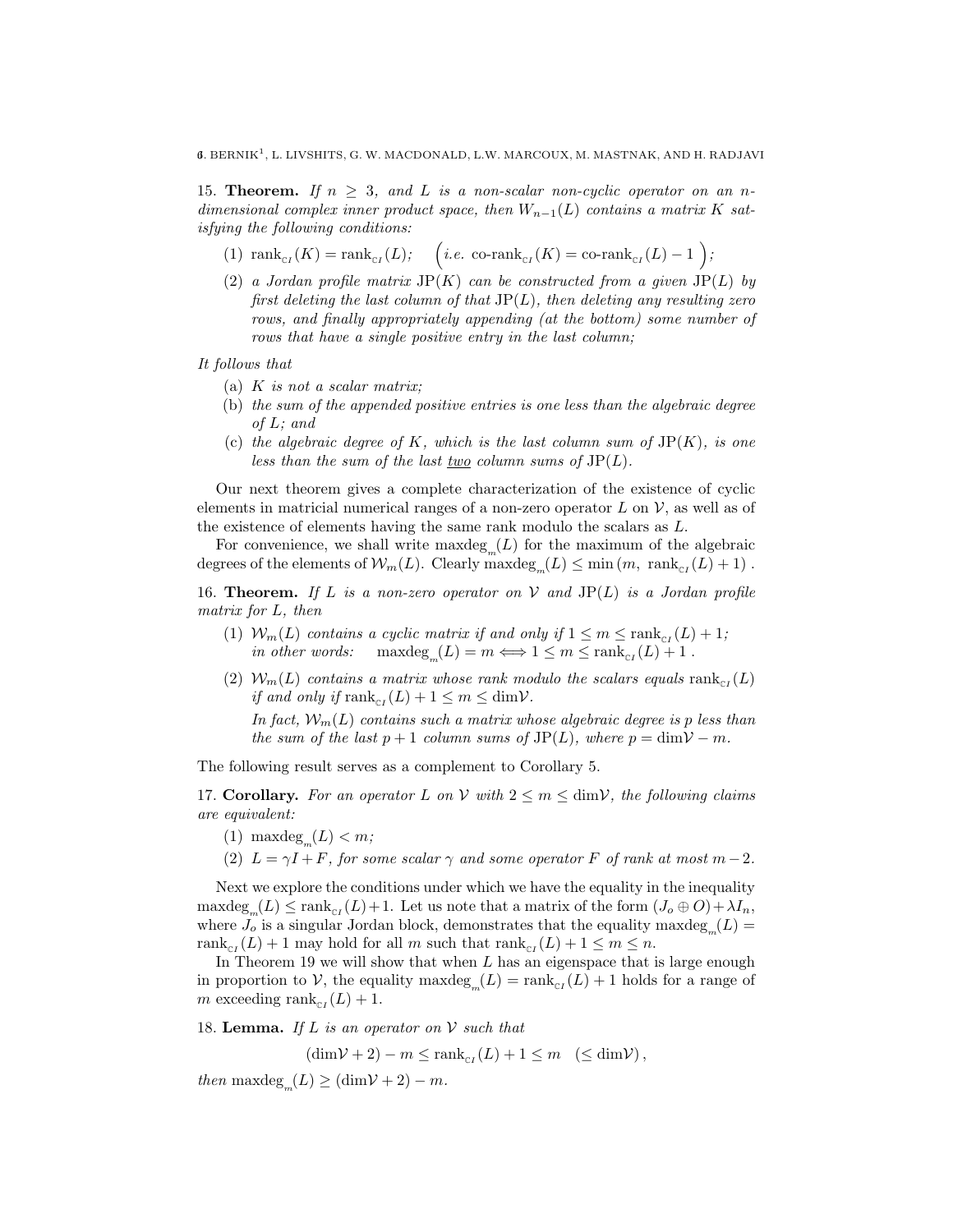The following theorem complements Theorem 16.

19. **Theorem.** If L is an operator on V and  $\max \text{deg}_m(L) < m$ , <sup>3</sup> then  $\max deg_m(L) \ge \min \left( \text{rank}_{\text{cr}}(L) + 1, \left( \dim \mathcal{V} + 2 \right) - m \right)$ .

This inequality can be interpreted as follows.

- If  $\text{rank}_{\text{C}(L)} < \frac{\dim \mathcal{V}}{2}$ , then
- (1) maxdeg<sub>m</sub> $(L)$  = rank<sub>c<sub>I</sub></sub> $(L)$  + 1, when  $\text{rank}_{\text{cr}}(L) + 1 < m \leq \text{dim}\mathcal{V} + 1 - \text{rank}_{\text{cr}}(L)$ ;<sup>4</sup>
- (2) max $\deg_m(L) \geq (\dim \mathcal{V} + 2) m$ , when  $\dim \mathcal{V} + 1 - \operatorname{rank}_{\mathbb{C}I}(L) \leq m \leq \dim \mathcal{V}$ .
- If rank<sub>c<sub>I</sub></sub> $(L) \ge \frac{\dim \mathcal{V}}{2}$ , then (3) maxdeg<sub>m</sub> $(L) \geq (\dim V + 2) - m$ , when  $\text{rank}_{\text{cr}}(L) + 1 < m \leq \text{dim}\mathcal{V}$ .

The following result is a companion to Corollary 17.

20. Corollary. If  $L$  is an operator on  $V$ , and

 $\text{maxdeg}_{m}(L) < \text{min}(m, (\text{dim}V + 2) - m),$ 

then  $L = \gamma I + F$ , for some scalar  $\gamma$  and some operator F of rank at most  $maxdeg_m(L) - 1.$ 

We conclude by presenting a version of Theorems 16 and 19 for (possibly unbounded) operators L on infinite-dimensional Hilbert spaces. The notions of  $\mathcal{W}_m(L)$ and  $\max \text{deg}_m(L)$   $(m \in \mathbb{N})$  extend naturally to this setting. L is said to have a finite scalar rank if rank $(L - \lambda I) < \infty$  for some  $\lambda \in \mathbb{C}$ , and in such a case rank<sub>CI</sub>(L) is defined according to the formula (2). Setting  $\text{rank}_{\text{cr}}(L) = \infty$  otherwise, we observe that the inequality  $\max \deg_m(L) \le \min(m, \text{ rank}_{\text{cr}}(L) + 1)$  holds in all cases.

21. Theorem. Suppose that  $L$  is a (not possibly unbounded) operator on an infinitedimensional Hilbert space.

(1) If L has finite scalar rank then

$$
\mathrm{maxdeg}_m(L) = \begin{cases} m, & \text{if } 1 \le m \le \mathrm{rank}_{\mathrm{c}_I}(L) + 1; \\ \mathrm{rank}_{\mathrm{c}_I}(L) + 1, & \text{if } \mathrm{rank}_{\mathrm{c}_I}(L) + 1 < m \end{cases}.
$$

(2) If L does not have finite scalar rank, then  $\text{maxdeg}_m(L) = m$ , for all  $m \in \mathbb{N}$ .

**Proof of Theorem 21.** If L has finite scalar rank, let  $k = \text{rank}_{\text{cr}}(L)$ , and for a given m let  $n = m + 2k$ . There is an element T of  $\mathcal{W}_n(L)$  such that  $\text{rank}_{\text{cr}}(T) =$ rank<sub>cI</sub>(L). Then  $W_m(T) \subseteq W_m(L)$  (see formula (1)), and so maxdeg<sub>m</sub>(T)  $\leq$  $\max \text{deg}_{m}(L) \le \min(m, k+1)$ . By Theorem 16,  $m = \max \text{deg}_{m}(T)$ , when  $m \le k+1$ , and by Theorem 19,  $k+1 = \min (k + 1, (n + 2) - m) \leq \max \deg_m(T)$ , when  $k+1 <$  $m$ . This settles part (1). If L does not have finite scalar rank, then for any given  $m$ , there is an  $n > m$  such that  $W_n(L)$  has an element T satisfying rank<sub>c<sub>I</sub></sub> $(T) \geq m$ . By Theorem 19,  $m = \text{maxdeg}_m(T) \leq \text{maxdeg}_m(L) \leq m$ , and the proof is complete.  $\Box$ 

<sup>&</sup>lt;sup>3</sup>i.e.  $\text{rank}_{\mathbb{C}I}(L) + 1 < m$ .

<sup>&</sup>lt;sup>4</sup>In this case  $W_m(L)$  contains a matrix A with algebraic degree rank<sub>CI</sub>(L) + 1, such that with respect to an appropriate basis, A can be expressed as  $C \oplus \lambda I$ , where  $C \in W_{(\text{rank}_{CI}(L)+1)}(L)$  is cyclic, and  $\lambda$  is an eigenvalue of C.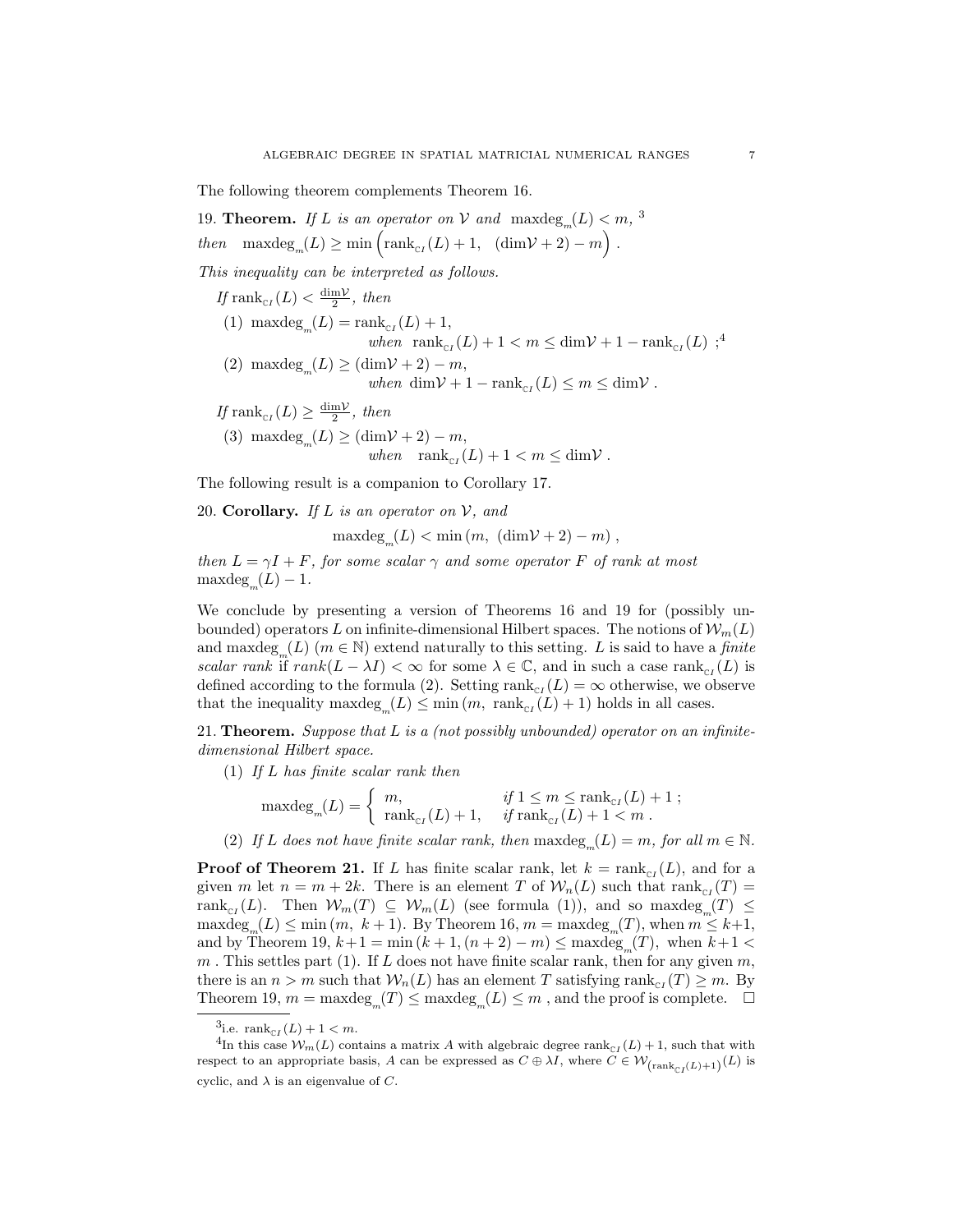22. Corollary. If L is a (possibly unbounded) operator on an infinite-dimensional  $Hilbert space and maxdeg<sub>m</sub>(L) < m for some m \in \mathbb{N}, then$ 

$$
\operatorname{rank}_{\operatorname{c}_I}(L) \le \operatorname{maxdeg}_m(L) - 1.
$$

## 4. Proofs

**Proof of Proposition 2.** Since the claim is trivially true when A is invertible, we shall assume that  $0 < r < n$ .

When  $\mathfrak B$  is a basis of a subspace  $\mathcal Z$  of  $\mathbb C^n$ , and  $\mathfrak B$  is comprised of elements of  $\mathbb{Z}^n$ , the Gram-Schmidt process (and intermittent scaling) can be used to convert  $\mathfrak B$  to an orthogonal basis of  $\mathcal Z$  comprised of elements of  $\mathbb Z^n$ . Since an orthogonal list in  $\mathbb{Z}^n$  can be enlarged to a basis of  $\mathbb{C}^n$  through an addition of some number of the standard basis *n*-tuples  $e_i$ , every such orthogonal list can be enlarged to an orthogonal basis of  $\mathbb{C}^n$  comprised of elements of  $\mathbb{Z}^n$ .

To establish the result in the proposition, it is sufficient to demonstrate the existence of a matrix  $W_o \in M_{n \times r}(\mathbb{Z})$  with orthogonal columns, such that  $W_o^* A W_o$ is invertible, or equivalently, injective. The latter condition is equivalent to the conjunction

$$
kernel(A) \cap range(W_o) = \{O\} \quad \text{and} \quad range(A) \cap \left(range(W_o)\right)^{\perp} = \{O\} .
$$

Thus, all that one needs to demonstrate is the existence of an  $r$ -dimensional subspace  $\mathcal{Z}$  of  $\mathbb{C}^n$ , with a basis comprised of elements of  $\mathbb{Z}^n$ , such that

(3) 
$$
kernel(A) \cap \mathcal{Z} = \{O\}, \qquad range(A) \cap \mathcal{Z}^{\perp} = \{O\}.
$$

Note that by the Rank-Nullity Theorem, conditions (3) imply that

 $\dim \mathcal{Z} \leq r$  and  $n - \dim \mathcal{Z} \leq n - r$ ,

so that dim  $\mathcal{Z} = r$ , and therefore this condition does not need to be included as a requirement beforehand.

If X and Y are proper subspaces of  $\mathbb{C}^n$  so that  $\mathcal{X} \cup \mathcal{Y} \subsetneq \mathbb{C}^n$ , then  $\mathcal{X} \cup \mathcal{Y}$  lacks one of the sums  $e_i + e_j$  of the standard basis *n*-tuples. This is so because neither X nor Y contains all of the  $e_k$ 's, and if  $\mathcal{X} \cup \mathcal{Y}$  contains all of them, then it does not contain  $e_i + e_j$ , where  $e_i \in \mathcal{X} \setminus \mathcal{Y}$  and  $e_j \in \mathcal{Y} \setminus \mathcal{X}$ .

Claim: If  $\mathcal X$  and  $\mathcal Y$  are subspaces of  $\mathbb C^n$  and  $\dim(\mathcal X) \leq \dim(\mathcal Y)$ , then there exists a subspace  $\mathcal Z$  of  $\mathbb C^n$  such that

$$
\mathcal{X} \cap \mathcal{Z} = \{O\}, \qquad \mathcal{Y} + \mathcal{Z} = \mathbb{C}^n,
$$

and  $\mathcal Z$  is either trivial or has a basis comprised of elements of  $\mathbb Z^n$ .

To verify this Claim, we induct on the co-dimension of  $\mathcal{Y}$ . If  $\mathcal{Y} = \mathbb{C}^n$ ,  $\mathcal{Z} = \{O\}$ will do. If the result is true whenever the co-dimension of  $\mathcal Y$  is at most  $k \leq n$ , and we consider  $Y$  of co-dimension  $k + 1$ , then

$$
\mathcal{X} \cup \mathcal{Y} \neq \mathbb{C}^n ,
$$

since a finite union of subspaces of  $\mathbb{C}^n$  is a subspace only when one of them contains all of the others. As noted above,  $\mathcal{X} \cup \mathcal{Y}$  lacks some  $e_i + e_j \stackrel{\text{def}}{=} h$ ). Apply the inductive hypothesis to

$$
\mathcal{X}_o \stackrel{\text{def}}{=} \mathcal{X} + \text{span}(h) \quad \text{and} \quad \mathcal{Y}_o \stackrel{\text{def}}{=} \mathcal{Y} + \text{span}(h) \ ,
$$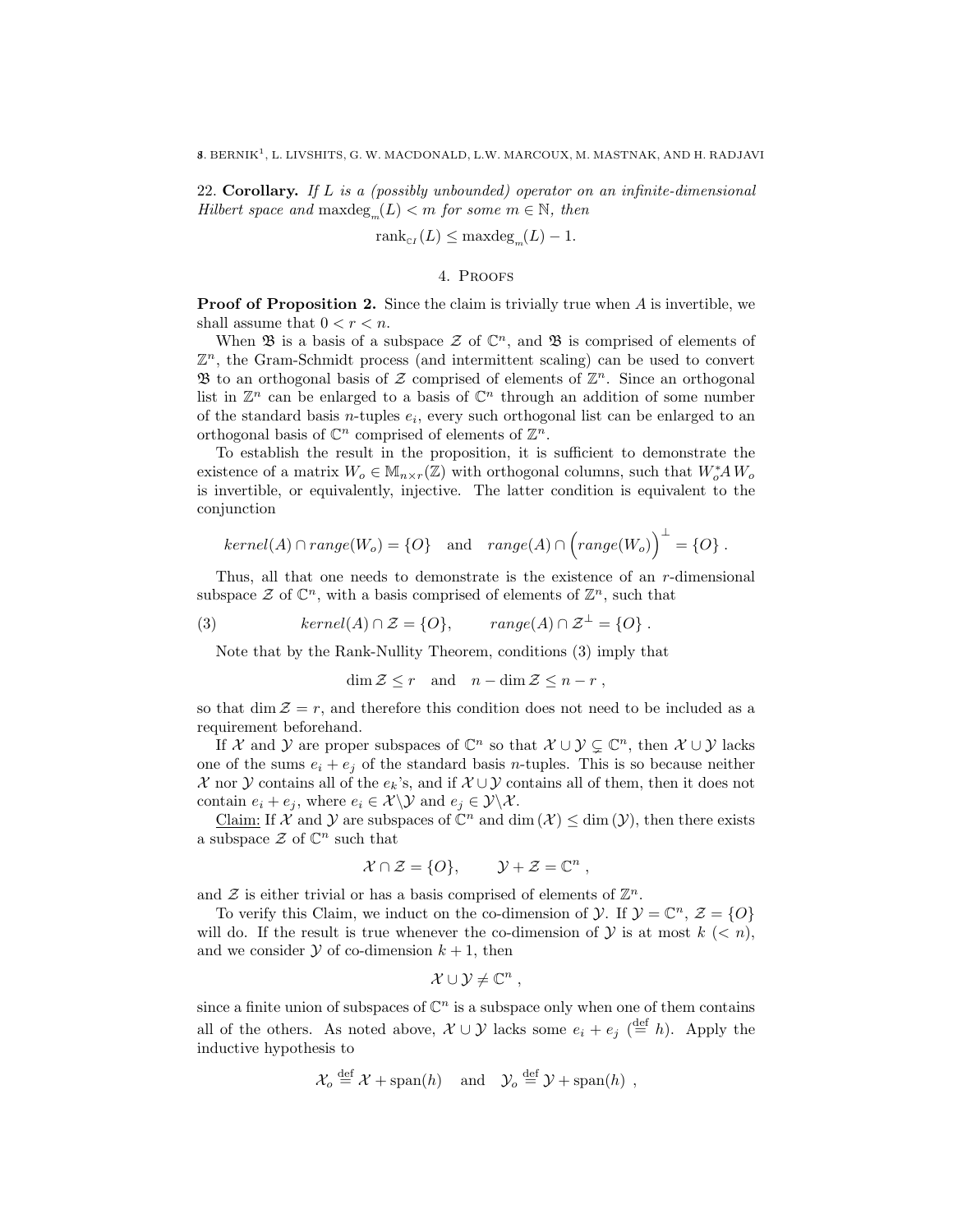to assert the existence of a subspace  $\mathcal{Z}_o$  such that

$$
(\mathcal{X} + \mathrm{span}(h)) \cap \mathcal{Z}_o = \{O\}, \qquad (\mathcal{Y} + \mathrm{span}(h)) + \mathcal{Z}_o = \mathbb{C}^n,
$$

and  $\mathcal{Z}_o$  is either trivial or has a basis comprised of elements of  $\mathbb{Z}^n$ . In this case  $\mathcal{Z} \stackrel{\text{def}}{=} \mathcal{Z}_o + \text{span}(h)$  is the subspace we seek, and the proof of the claim is complete.

From our Claim we can conclude that for any subspaces  $\mathcal X$  and  $\mathcal Y$  of  $\mathbb C^n$  satisfying

$$
\dim(\mathcal{X}) \leq \dim(\mathcal{Y}^{\perp}) = n - \dim(\mathcal{Y}),
$$

there exists a subspace  $\mathcal Z$  of  $\mathbb C^n$  such that

$$
\mathcal{X} \cap \mathcal{Z} = \{O\}, \qquad \mathcal{Y} \cap \mathcal{Z}^{\perp} = \{O\} \ ,
$$

and  $\mathcal Z$  is either trivial or has a basis comprised of elements of  $\mathbb Z^n$ .

Since dim  $(kernel(A)) + \dim (range(A)) = n$ , and neither dimension is zero by the assumptions, taking  $\mathcal{X} = kernel(A)$  and  $\mathcal{Y} = range(A)$  establishes the claim.

**Proof of Lemma 3.** If we start with a basis  $\mathfrak{B}$  of  $\mathcal{Z}$  and concatenate it with a basis of X to produce a basis of V, and then similarly concatenate  $\mathfrak{B}$  with a basis of  $\mathcal{Y}$ , the corresponding change of basis matrix for the two bases of  $\mathcal{V}$  thus created has a partitioned form  $\begin{bmatrix} I & M \\ O & S \end{bmatrix}$ . By the change of basis formula we have:

$$
\begin{bmatrix}\n\begin{bmatrix}\nA_0\n\end{bmatrix}\n\begin{bmatrix}\nB\n\end{bmatrix}\n\end{bmatrix} =\n\begin{bmatrix}\nI & M\n\end{bmatrix}^{-1}\n\begin{bmatrix}\nM_0\n\end{bmatrix}\n\begin{bmatrix}\nI_{0}\n\end{bmatrix}\n\begin{bmatrix}\nI \\
O\n\end{bmatrix}\n\begin{bmatrix}\nI \\
O\n\end{bmatrix} =\n\begin{bmatrix}\nI & -MS^{-1} \\
O & S^{-1}\n\end{bmatrix}\n\begin{bmatrix}\nI_{0}\n\end{bmatrix}\n\begin{bmatrix}\nI \\
O\n\end{bmatrix}\n\begin{bmatrix}\nI \\
I\n\end{bmatrix}\n\end{bmatrix}\n\begin{bmatrix}\nI \\
O\n\end{bmatrix}.
$$

where the brackets J K indicate matrix representations of the linear maps with respect to the appropriate bases. Therefore

$$
\llbracket A_1 \rrbracket = S^{-1} \llbracket A_2 \rrbracket S,
$$

which is sufficient to establish the required result.

**Proof of Proposition 4.** The case  $n = 1$  is trivial. Let us treat the case  $n = 2$ . If L is cyclic, it is not a scalar operator, and its numerical range is not a singleton. Being convex, the numerical range of  $L$  is an infinite set, and therefore it contains a non-zero number  $\alpha$ . Then  $[\alpha]_{1\times1}$  is the required element of the 1-st matricial numerical range of L.

For the rest of the proof we assume that  $n \geq 3$ .

Given a cyclic L, let  $\tilde{\mathfrak{F}} \stackrel{\text{def}}{=} (f_1, f_2, \ldots, f_n)$  be a basis of the underlying space V with respect to which  $L$  is represented by a direct sum of Jordan blocks, one for each distinct eigenvalue of L.

It is easy to see that with respect to the decomposition  $V = \text{span}(f_1) \oplus \text{span}(f_2, \ldots, f_n)$ , L has the form  $\begin{bmatrix} \lambda & B \\ O & D \end{bmatrix}$ , where D is cyclic.

By Lemma 3, L has the form  $\begin{bmatrix} \lambda S \\ C T \end{bmatrix}$  with respect to the decomposition  $V =$ span $(f_1) \oplus (f_1)^{\perp}$ , where T is cyclic. Since the ortho-compression T of L to  $(f_1)^{\perp}$ is cyclic,  $W_{n-1}(L)$  contains a cyclic matrix.

By iterating the argument via equality (1), we arrive at the desired result for all  $1 \leq m \leq n-1$ .

**Proof of Corollary 5.** Suppose, for the sake of contradiction, that  $L$  is algebraic of degree k, where  $k > d$ . There is a vector  $v \in V$ , such that the (local) minimal polynomial of L at  $v$  equals the (global) minimal polynomial of L. Consider the  $k$ -dimensional cyclic invariant subspace generated by  $v$ :

$$
\mathcal{Z} \stackrel{\text{def}}{=} \text{span}\left(v, L(v), L^{2}(v), \ldots, L^{k-1}(v)\right) .
$$

$$
\qquad \qquad \Box
$$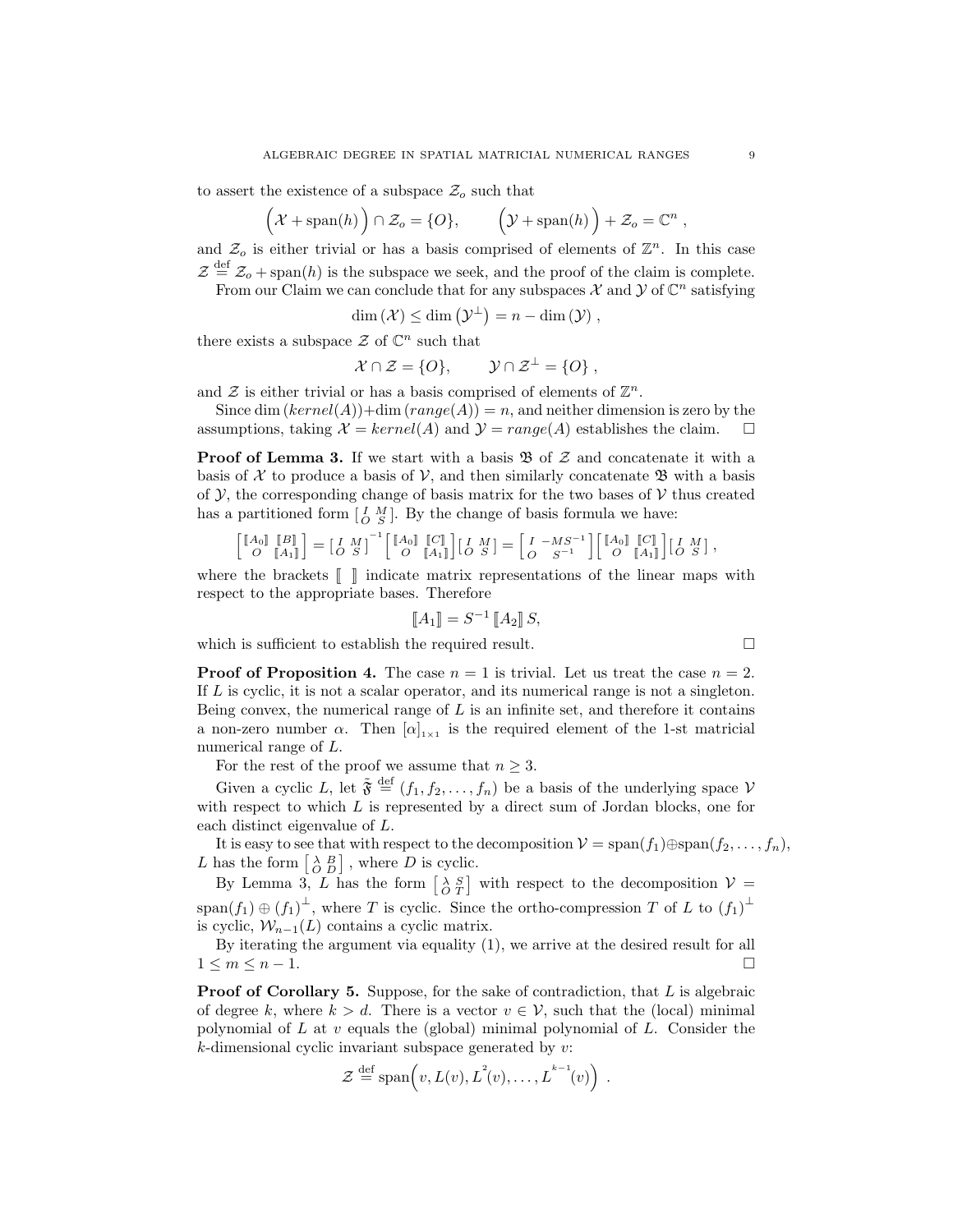$L_{|z}$  is algebraic of degree k, and therefore is a cyclic operator on  $\mathcal{Z}$ .

Since  $\mathcal Z$  is invariant under L, it is invariant under an ortho-compression of L to any subspace that contains  $\mathcal Z$ . In particular the degree of the minimal polynomial of any such ortho-compression is at least  $k$ , and hence exceeds  $d$ . Thus,  $m$  must be less than the dimension of  $\mathcal{Z}$ ; i.e. less than  $k$ .

By Proposition 4,  $\mathcal{W}_m(L_{|z})$  contains a cyclic matrix, i.e. a matrix with the algebraic degree m. Yet  $\mathcal{W}_m(L_{|z}) \subset \mathcal{W}_m(L)$ , which leads to a contradiction.  $\Box$ 

**Proof of Proposition 7.** Our proof is by induction on  $k$ . Let us consider the base case  $k = 2$ . It is clear that for any matrix  $M \in M_{n \times 2}(\mathbb{C})$  without zero rows, the first entry of  $M(\frac{m}{1})$  is not zero for all large enough natural numbers m. The same claim can made about the second entry; etc. So,  $M(\frac{m}{1})$  has no zero entries for all large enough natural numbers m.

Suppose that the claim holds for some natural  $k_o \geq 2$  and all  $n \in \mathbb{N}$ . Consider a matrix  $M \in M_{n \times (k_0+1)}(\mathbb{C})$  without zero rows, with the columns  $c_1, c_2, \ldots, c_{k_0+1}$ . Let  $T \in M_{n \times k_o}(\mathbb{C})$  be the matrix with columns  $c_2, \ldots, c_{k_o+1}$ . By the inductive hypothesis, there exist positive scalars  $m_2, \gamma_3, \ldots, \gamma_{k_o+1}$  such that the zero entries of  $m_2c_2 + \gamma_3c_3 + \cdots + \gamma_{k_o+1}c_{k_o+1}$  correspond to the zero rows of T. In particular, the  $n \times 2$  matrix with the columns  $c_1$  and  $m_2c_2 + \gamma_3c_3 + \cdots + \gamma_{k_o+1}c_{k_o+1}$  has no zero rows, and hence by the base case, the linear combination

$$
mc_1 + m_2c_2 + \gamma_3c_3 + \cdots + \gamma_{k_o+1}c_{k_o+1}
$$

has no zero entries for all large enough natural numbers  $m$ .

**Proof of Lemma 10.** First we shall demonstrate that given unit vectors  $v$  and  $u$ in a complex inner-product space V, there exists a unitary operator Y with  $Yv = u$ and  $||U - I|| = ||v - u||$ .

If  $u = \alpha v$  for some  $\alpha \in \mathbb{C}$ , then it suffices to let  $Yv = u$ ,  $Yx = x$  for all vectors x perpendicular to v, and to extend Y by linearity to all of  $\mathcal V$ .

If  $\{v, u\}$  is linearly independent, then using the Gram-Schmidt process, we can write

$$
u = \alpha v + \beta y
$$

where  $||y|| = 1$ ,  $\langle v, y \rangle = 0$ , and  $\beta \ge 0$ . Consider the operator Y<sub>o</sub> defined on  $V_o := \text{span}\{v, u\} = \text{span}\{v, y\}$  whose matrix is

$$
\begin{bmatrix} \alpha & -\overline{\beta} \\ \beta & \overline{\alpha} \end{bmatrix}
$$

relative to the orthonormal basis  $\{v, y\}$ . Clearly  $Y_o v = u$ , and a routine calculation shows that if  $I_2$  denotes the identity operator acting on  $\mathcal{V}_o$ , then

$$
||Y_0 - I_2||_{op}^2 = |\alpha - 1|^2 + \beta^2 = ||(Y_0 - I_2)v||^2.
$$

We then define a linear map Y by setting  $Y|_{\mathcal{V}_o} = Y_o$ ,  $Yz = z$  for all  $z \in \mathcal{V}_o^{\perp}$ , and extending  $Y$  to all of  $V$  by linearity. A second routine calculation shows that

$$
||Y - I||_{op} = ||Y_o - I_2||_{op} = ||Y_o v - v|| = ||u - v||.
$$

Next, if  $V: \mathbb{C}^m \to V$  is an isometry and  $u \in V$  is a unit vector, let  $v = Ve_1$ and choose a unitary operator Y acting on V such that  $Yv = u$  and  $||Y - I||_{\text{on}} =$  $||v - u||$ . Then  $Z \stackrel{\text{def}}{=} YV$  is an isometry,  $Ze_1 = YVe_1 = Yv = u$ , and

$$
||Z - V||_{op} \le ||Y - I||_{op} ||V||_{op} = ||Y - I||_{op} = ||v - u||,
$$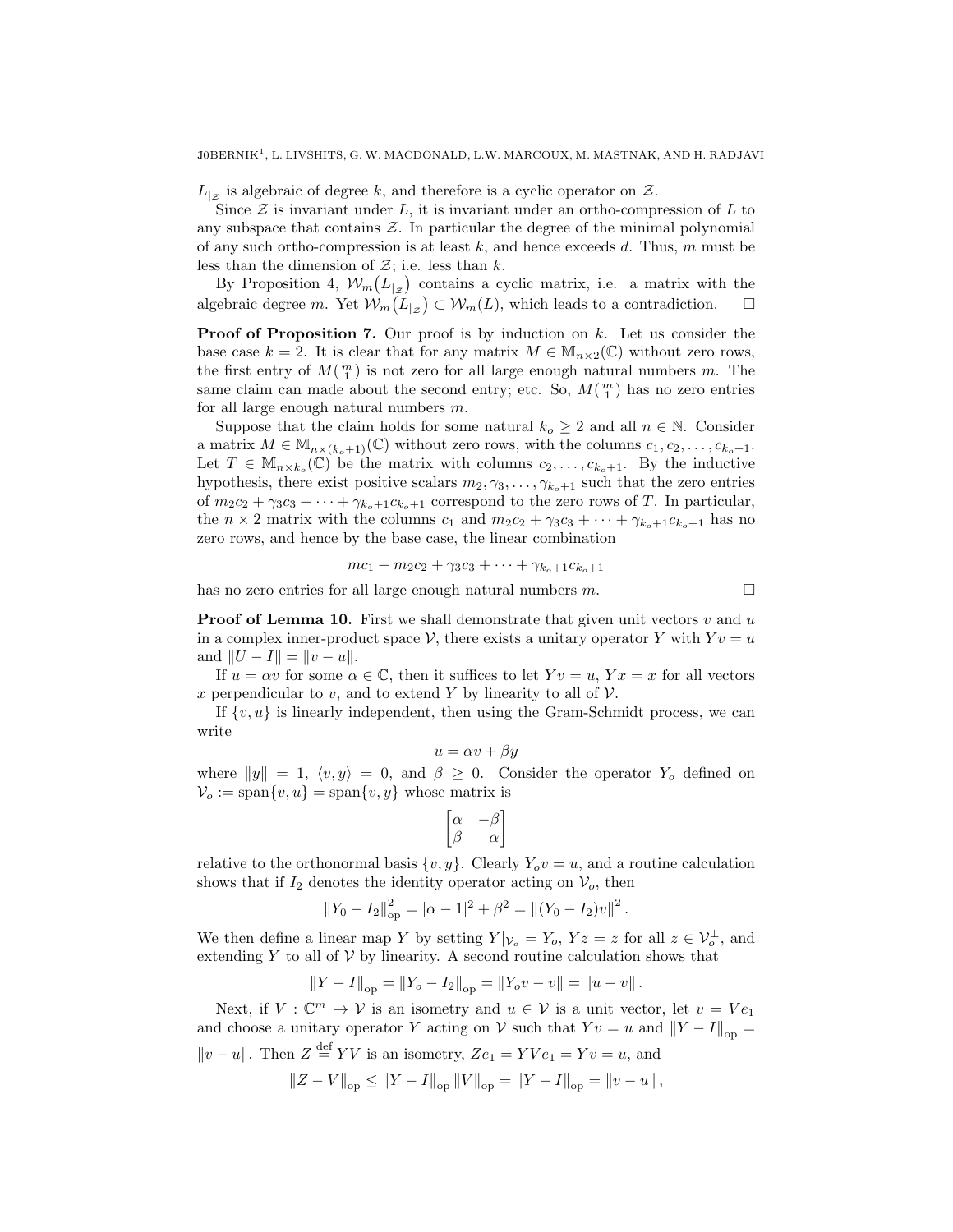as required.  $\Box$ 

**Proof of Proposition 11.** Given an integer  $r \geq 1$  and list  $g_1, g_2, \ldots, g_r$  in  $\mathcal{V}$ , let us write

$$
[g_1 \ g_2 \cdots g_r]
$$

for the linear function  $L: \mathbb{C}^r \longrightarrow \mathcal{V}$  such that  $L(e_i) = g_i$ . Express V as  $[f_1 \, f_2 \cdots f_{n-1}]$ , and let

$$
Z = \left[\frac{h}{\|h\|} f_1 f_2 \cdots f_{n-1}\right] : \mathbb{C}^n \longrightarrow \mathcal{V}.
$$

Then  $Z$  is a surjective isometry, and

$$
\frac{h_k}{\|h_k\|} \to \frac{h}{\|h\|} = Z(e_1) .
$$

By Lemma 10, there exists a sequence  $[Z_j]$  of surjective isometries  $Z_j : \mathbb{C}^n \longrightarrow \mathcal{V}$ such that

$$
Z_j(e_1) = \frac{h_j}{\|h_j\|}
$$
 and  $\|Z_j - Z\|_{op} = \left\| \frac{h_k}{\|h_k\|} - Z(e_1) \right\|$ .

Obviously  $[Z_j]_j \to Z$ , and so  $[Z_j(e_i)]_j \to Z(e_i)$  for every *i*. In particular,

$$
V_j \stackrel{\text{def}}{=} [Z_j(e_2) \ \ldots \ Z_j(e_n)] \to [Z(e_2) \ \ldots \ Z(e_n)] = [f_1 \ f_2 \cdots f_{n-1}] = V
$$

Since  $V_i: \mathbb{C}^{n-1} \longrightarrow \mathcal{V}$  is an isometry with  $range(V_i) = h_i^{\perp}$ , the proof is complete.  $\Box$ 

Proof of Theorem 12. The beginning of the proof follows the same path as the proof of Proposition 4. Let us treat the case  $n = 2$  first. If L is cyclic, it is not a scalar multiple of the identity, and its numerical range is not a singleton. Being convex, the numerical range of  $L$  is an infinite set, and therefore it contains a non-zero number  $\alpha$  distinct from the eigenvalues of L. Then  $[\alpha]_{1\times1}$  is the required element of the 1-st matricial numerical range of L.

For the rest of the proof we shall assume that  $n \geq 3$ .

Given a cyclic L, let  $\tilde{\mathfrak{F}} \stackrel{\text{def}}{=} (f_1, f_2, \ldots, f_n)$  be a basis of the underlying space  $V$  with respect to which  $L$  is represented by a direct sum of Jordan blocks, one for each distinct eigenvalue of  $L$ . In particular, each eigenvector of  $L$  is a scalar multiple of one of the  $f_i$ 's.

With respect to the decomposition  $V = \text{span}(f_1) \oplus \text{span}(f_2, \ldots, f_n)$ , L has the form  $\begin{bmatrix} \beta & B \\ O & D \end{bmatrix}$ , where D is cyclic and  $\beta$  is the eigenvalue corresponding to the eigenvector  $f_1$ . Hence, by Lemma 3, with respect to the decomposition  $V = \text{span}(f_1) \oplus (f_1)^{\perp}$ , L has the form  $\begin{bmatrix} \beta & S \\ O & T \end{bmatrix}$ , where T is cyclic.

By Corollary  $\mathfrak{I}$  there exists a sequence  $[u_k]$  of entry-wise positive unit *n*-tuples convergent to  $(1, 0, \ldots, 0)$ , such that

(4) 
$$
\left\langle u_k(1)f_1 + \cdots + u_k(n)f_n, f_i \right\rangle \neq 0, \text{ for all } k, i.
$$

Let  $h_k \stackrel{\text{def}}{=} u_k(1) f_1 + \cdots + u_k(n) f_n$ . In view of (4),  $[h_k]_k$  is a sequence of non-zero vectors convergent to  $f_1$ . By Proposition 11, for any isometry  $V : \mathbb{C}^{n-1} \longrightarrow V$  with the range  $(f_1)^{\perp}$ , there exist isometries  $V_k: \mathbb{C}^{n-1} \longrightarrow V$ , with respective ranges  $(h_k)^{\perp}$ , such that

$$
V_k^* LV_k \to V^* LV.
$$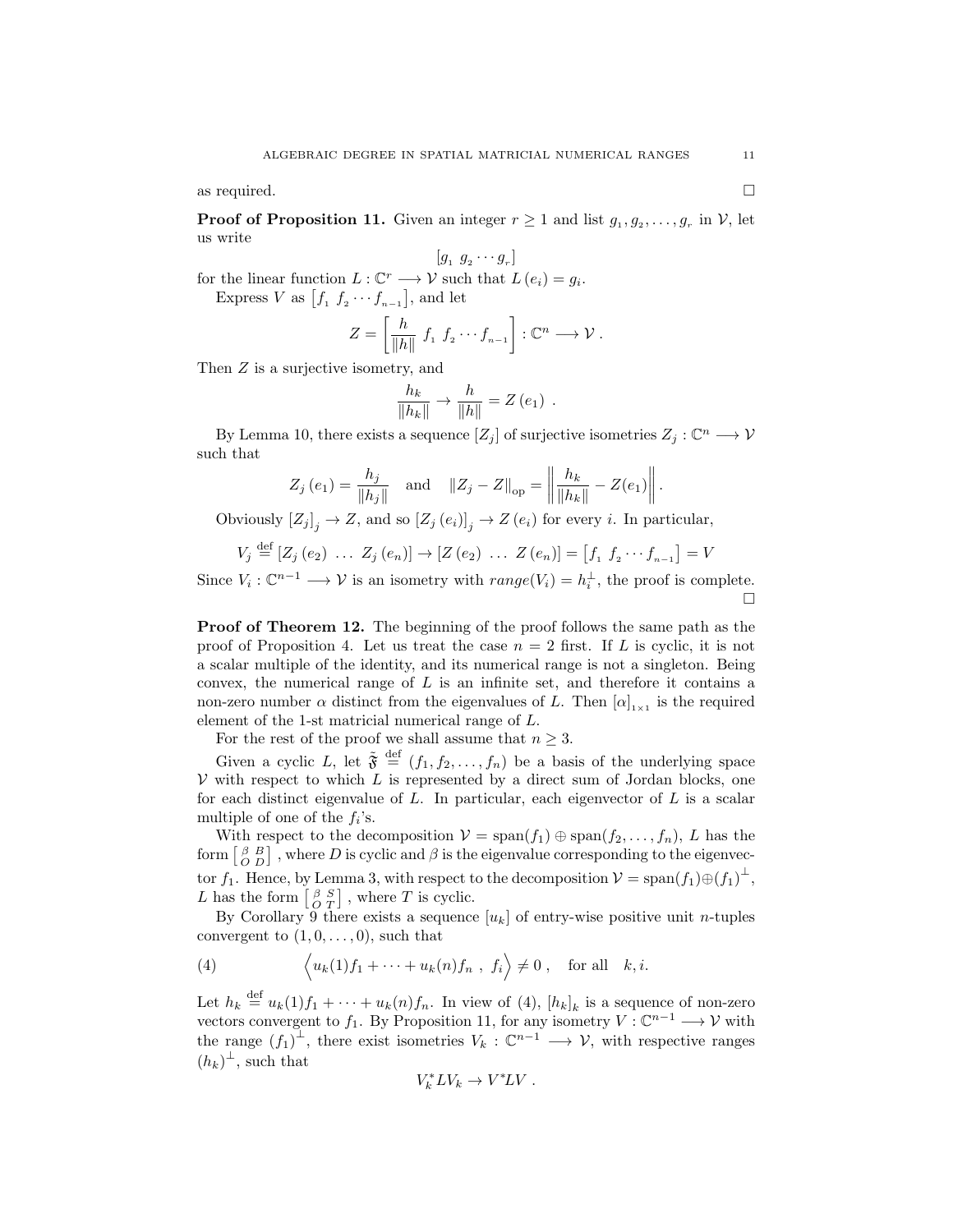Since  $V^*LV$  is an  $(n-1) \times (n-1)$  matrix which represents T with respect to an appropriate orthonormal basis of  $(f_1)^{\perp}$ ,  $V^*LV$  is cyclic.

By Proposition 1,  $V_k^* L V_k$  is a cyclic element of  $\mathcal{W}_{n-1}(L)$  for all large k.

To complete the proof, let us show that  $V_k^* L V_k$  shares no eigenvalues with L.

To this end, temporarily fix k, and suppose that  $\lambda$  is an eigenvalue of  $V_k^* L V_k$ with a corresponding eigenvector  $w$ . So,

$$
\mathbf{0} = (V_k^* L V_k - \lambda I_{n-1})(w) = (V_k^* (L - \lambda I) V_k)(w).
$$

Set  $z \stackrel{\text{def}}{=} V_k(w)$ . Then

$$
(L - \lambda I)(z) \in kernel(V_k^*) = span(h_k) .
$$

Let us argue that  $(L - \lambda I)(z) \neq 0$ . If z were an eigenvector of L, it would be a non-zero scalar multiple of one of the  $f_i$ 's (as noted above). Yet  $z = V_k(w) \in (h_k)^{\perp}$ , and no  $h_k$  is orthogonal to an  $f_i$  by (4). It follows that  $(L - \lambda I)(z) = \rho h_k$ , for some non-zero  $\rho$ .

If  $\lambda$  were an eigenvalue of L, its generalized eigenspace would be the span of some consecutive elements  $f_{i_1}, \ldots, f_{i_m}$  of  $\mathfrak{F}$ . In particular the representation of any element of the range of  $L - \lambda I$  as a linear combination of the basis vectors  $f_i$ will have a zero coefficient attached to the vector  $f_{i_m}$ . This would hold true for  $(L - \lambda I)(z)$ , and hence for  $\rho h_k$ . Yet  $\rho h_k = \rho u_k(1) f_1 + \cdots + \rho u_k(n) f_n$ , where every  $u_k(i)$  is positive, and  $\rho$  is not zero. Therefore  $\lambda$  is not an eigenvalue of L, and so  $V_k^* L V_k$  shares no eigenvalues with L.

**Proof of Theorem 15.** For each eigenvalue  $\alpha$  of L, choose a Jordan block  $J_{\alpha}$ of maximal length corresponding to that eigenvalue in the Jordan form of  $L$ , and decompose the underlying inner product space V non-trivially as  $\mathcal{Z} \oplus \mathcal{X}$  in such a way that L is expressed as  $A_0 \oplus A_1$  with respect to this decomposition, where  $A_1$  is cyclic and its Jordan form is the direct sum of the  $J_{\alpha}$ 's chosen above. In particular the spectrum of  $A_1$  coincides with that of L, and the dimension of X equals the algebraic degree of L.

Since  $L$  is not a scalar operator, the dimension of  $\mathcal X$  is at least 2, and

$$
\operatorname{co-rank}_{\operatorname{c}I}(A_0) = \operatorname{co-rank}_{\operatorname{c}I}(L) - 1.
$$

By Lemma 3, L has the form  $\begin{bmatrix} R & S \\ O & T \end{bmatrix}$  with respect to the decomposition  $V =$  $\mathcal{Z} \oplus \mathcal{Z}^{\perp}$ , where T is cyclic and has the same spectrum as L. Let us say that the dimension of Z is m, and let us fix a surjective linear isometry  $U: \mathbb{C}^m \longrightarrow \mathcal{Z}$ . As we have already noted,  $n - m = \dim \mathcal{X} \geq 2$ .

By Theorem 12, there is a linear isometry  $V : \mathbb{C}^{n-m-1} \longrightarrow \mathcal{Z}^{\perp}$  such that  $V^*TV$ is cyclic and has the spectrum disjoint from that of  $T$ , i.e. from that of  $L$ .

Note that  $U \oplus V : \mathbb{C}^{n-1} \longrightarrow V$  is a linear isometry, and let

$$
K \stackrel{\text{def}}{=} (U \oplus V)^* L (U \oplus V) = (U^* \oplus V^*) L (U \oplus V) = \begin{bmatrix} U^* R U & U^* S V \\ O & V^* T V \end{bmatrix}_{(n-1)\times (n-1)},
$$

so that  $K \in \mathcal{W}_{n-1}(L)$ .

The spectrum of  $U^*RU$  equals that of  $R$ , which is a subset of the spectrum of L, and so is disjoint from the spectrum of  $V^*TV$ . It follows that K is similar to

$$
\begin{bmatrix} U^*RU & O \\[1mm] O & V^*TV \end{bmatrix} \, .
$$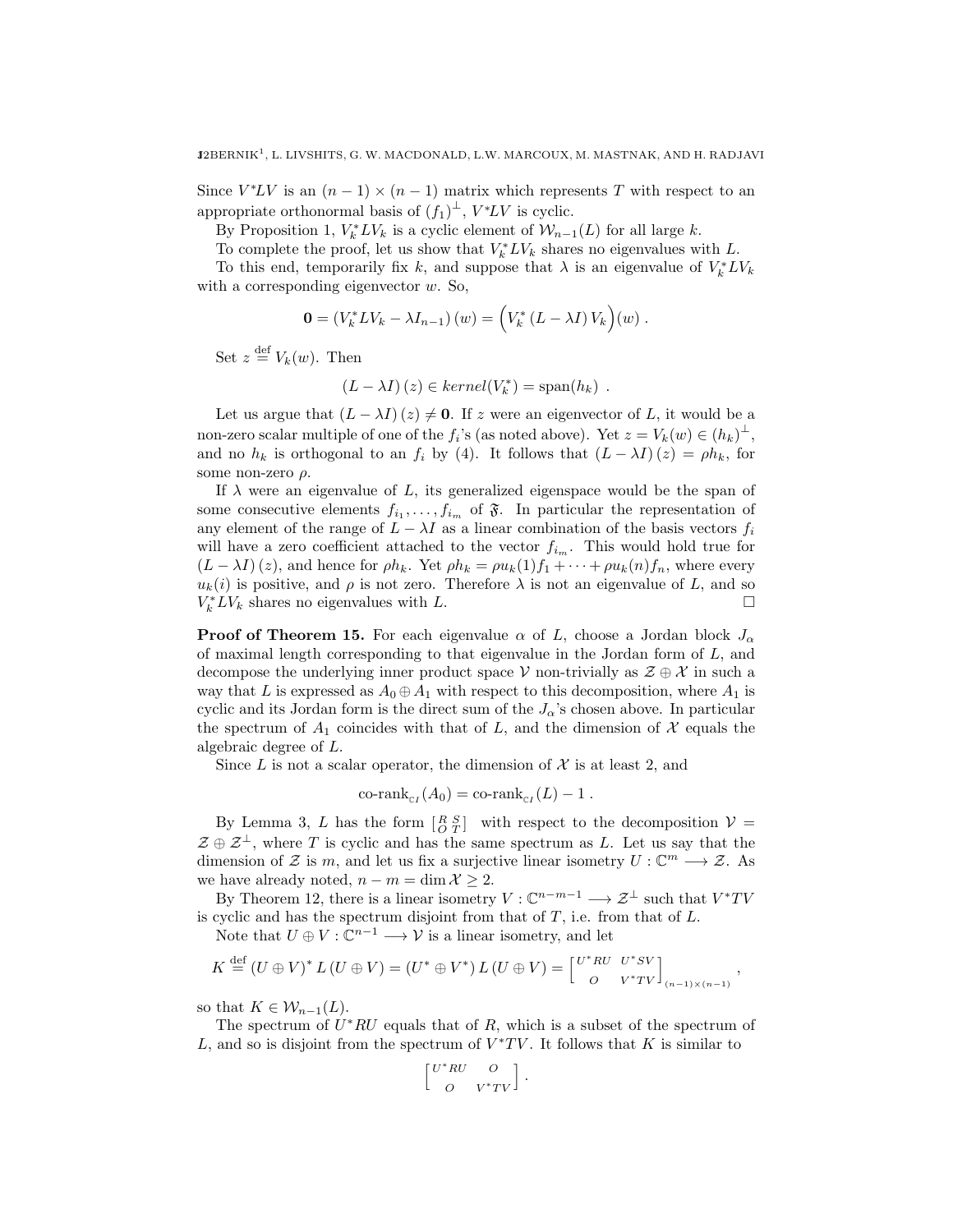In particular, a direct sum of Jordan forms of  $U^*RU$  (i.e. of R) and of  $V^*TV$  gives a Jordan form of K. The validity of the claims of the theorem is an immediate consequence of these facts and of the definition of  $Z$ . We offer brief comments for each individual claim.

- (1) Since  $V^*TV$  and T are cyclic,
- $\text{co-rank}_{\text{cr}}(K) = \text{co-rank}_{\text{cr}}(U^*RU) = \text{co-rank}_{\text{cr}}(R) = \text{co-rank}_{\text{cr}}(L) 1$ ,

which, in view of the dimensions, means that  $\text{rank}_{\text{cr}}(K) = \text{rank}_{\text{cr}}(L)$ .

(2) A Jordan form of R is obtained by removing the largest Jordan block of  $L$  for each eigenvalue of  $L$ . So, a Jordan profile of  $R$  can be obtained by removing the last column of the  $JP(L)$ , dropping off any resulting zero rows. Since  $V^*TV$  is cyclic, its Jordan profile is a one-column matrix with positive integer entries.

Since  $\text{rank}_{\text{cr}}(K) = \text{rank}_{\text{cr}}(L) \neq 0$ , by claim (1), K is not a scalar operator. The sum of the appended positive entries is the algebraic degree of the cyclic matrix  $V^*TV$ , and so is  $n - m - 1$ , which is one less than the algebraic degree of L.  $\square$ 

**Proof of Theorem 16.** Since the claims are clearly true when L is a scalar multiple of the identity or is cyclic (see Proposition 4), we shall restrict our attention to a non-scalar non-cyclic L. In other words, we shall focus on the case  $2 \leq \text{co-rank}_{\text{cr}}(L) \leq n-1$ , and  $n \geq 3$ .

Let us begin by verifying that  $m \geq \text{rank}_{\text{C}I}(L) + 2$  implies that  $\mathcal{W}_m(L)$  contains no cyclic matrices.

The ranks of the elements of a matricial numerical range of an operator cannot exceed its rank, and consequently the same is true for rank modulo the scalars. If  $rank_{\text{cr}}(L) \leq m-2$ , then  $rank_{\text{cr}}(M) \leq m-2$  for any  $M \in \mathcal{W}_m(L)$ . So, for any  $M \in \mathcal{W}_m(L)$ , there is a scalar  $\gamma$  such that rank $(M + \gamma I) \leq m - 2$ , and therefore  $M + \gamma I$  is annihilated by a polynomial of degree at most  $m - 1$ . This shows that no  $M \in \mathcal{W}_m(L)$  is cyclic.

Now let us consider the remaining claims. Let k stand for the co-rank $_{\text{cr}}(L)$  to unburden the formulas. By applying Theorem 15 recursively, starting with  $K_0 \stackrel{\text{def}}{=} L$ , we can generate matrices  $K_i$  from  $K_{i-1}$ ,  $1 \leq i \leq k-1$  with the properties described in that Theorem. In particular, each  $K_i$  is a non-scalar matrix in  $\mathcal{W}_{n-i}(L)$  (which we have shown not to contain any cyclic matrices when  $1 \leq i \leq k-2$ ). Moreover,  $rank_{\text{cr}}(K_i) = rank_{\text{cr}}(K_0) = rank_{\text{cr}}(L)$  for all i. Select a Jordan profile matrix JP(L) for L, and from this construct JP( $K_i$ ) from JP( $K_{i-1}$ ),  $1 \leq i \leq k-1$  via the procedure described in Theorem 15.

Since  $\text{rank}_{\text{cr}}(K_i) = \text{rank}_{\text{cr}}(L) = n - k$ , we have the equality

$$
\operatorname{co-rank}_{\mathbb{C}I}(K_i) = k - i.
$$

In particular  $K_{k-1}$  is a cyclic matrix in  $\mathcal{W}_{n-k+1}(L)$ . Since  $n-k+1 = \text{rank}_{\text{cr}}(L)+1$ , we have established the validity of claim 1 of the theorem via Proposition 4.

Next we turn to the second claim in the statement of the theorem. Since the rank modulo the scalars of any operator is always strictly less than the dimension of the underlying space, for  $m \leq \text{rank}_{\text{C}(L)}$ , no matrix in  $\mathcal{W}_m(L)$  has the same rank modulo the scalars as L.

The matrices  $K_1, K_2, \ldots, K_{k-2}$  demonstrate the validity of the other implication in the claim.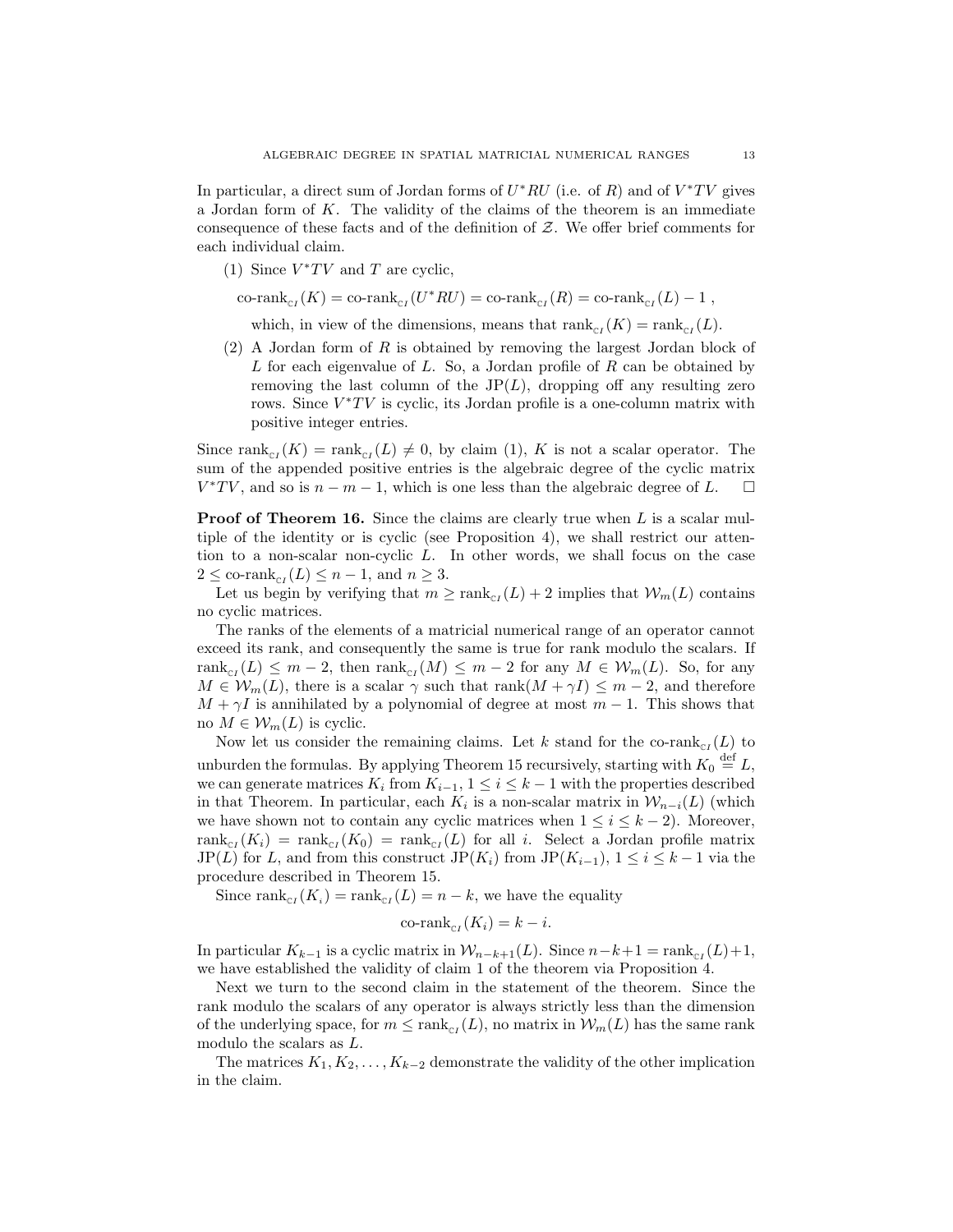To establish the remaining portion of that claim, note that removing the last column of  $JP(K_i)$  and removing the resulting zero rows produces the same matrix as removing the last two columns of  $JP(K_{i-1})$ , and removing the resulting zero rows.

The algebraic degree of  $K_i$  is the sum of the last column of  $JP(K_i)$ , and is 1 less than the sum of the last two column sums of  $JP(K_{i-1})$ .

Proof of Lemma 18. Our proof will rely on the following observation.

Suppose that  $m_1, m_2, \ldots, m_k$  are positive integers such that

$$
m_1\leq m_2\leq \cdots \leq m_k.
$$

If the sum of the largest  $p + 1$  of these integers is at most  $2p + 1$ , then

$$
m_1+m_2+\ldots+m_k\leq k+p.
$$

Indeed, let  $n_i := m_i - 1$ ,  $1 \leq i \leq k$ . Then

$$
0 \leq n_1 \leq n_2 \leq \cdots \leq n_k,
$$

and the sum of the  $p+1$  largest  $n<sub>i</sub>$ 's is at most p, which indicates that the smallest among these is zero. Hence all other (smaller)  $n_i$ 's are also zero, and so

$$
n_1+n_2+\cdots+n_k\leq p.
$$

Thus

$$
m_1+m_2+\ldots+m_k\leq k+p.
$$

Now let us prove Lemma 18.

Note that the hypothesis of the lemma implies that  $m > \text{co-rank}_{\text{cr}}(L)$ . Let us say that dim $\mathcal{V} = n$ . By letting  $p = n - m$ , we can restate the claim as follows:

if

$$
0 \le p \le \operatorname{co-rank}_{\mathrm{c}I}(L) - 1 \le m - 2,
$$

then  $\mathrm{maxdeg}_{m}(L) \geq p+2$ .

Suppose, for the sake of contradiction, that  $0 \le p \le \text{co-rank}_{\text{cr}}(L) - 1 \le m - 2$ , but  $\mathrm{maxdeg}_{m}(L) \leq p+1$ .

Let  $\text{JP}(L)$  be a Jordan profile matrix for L. By Theorem 16, p less than the sum of the last  $p + 1$  column sums of  $JP(L)$  is at most  $p + 1$ . In other words, the sum of the last p column sums of  $JP(L)$  is at most  $2p + 1$ .

The column sums of JP(L) form an increasing list of co-rank<sub>c<sub>I</sub></sub>(L) positive integers that add up to  $n$ . So, by our initial observation, we can conclude that

$$
n \leq \operatorname{co-rank}_{\mathbb{C}I}(L) + p,
$$

which leads to  $m \leq$  co-rank<sub>CI</sub>(*L*), in contradiction to our hypothesis.

**Proof of Theorem 19.** We consider two cases, and write  $n$  for dimV.

Case 1:  $m \ge n + 2 - \left(\text{rank}_{\text{cr}}(L) + 1\right)$ .

In this case

$$
2 \le n + 2 - m \le \text{rank}_{\text{cr}}(L) + 1 \le m = (n + 2) - (n + 2 - m),
$$

and by Lemma 18,  $W_m(L)$  contains a matrix whose algebraic degree is at least  $n - m + 2$ .

Case 2:  $m < n + 2 - (rank_{c}(L) + 1).$